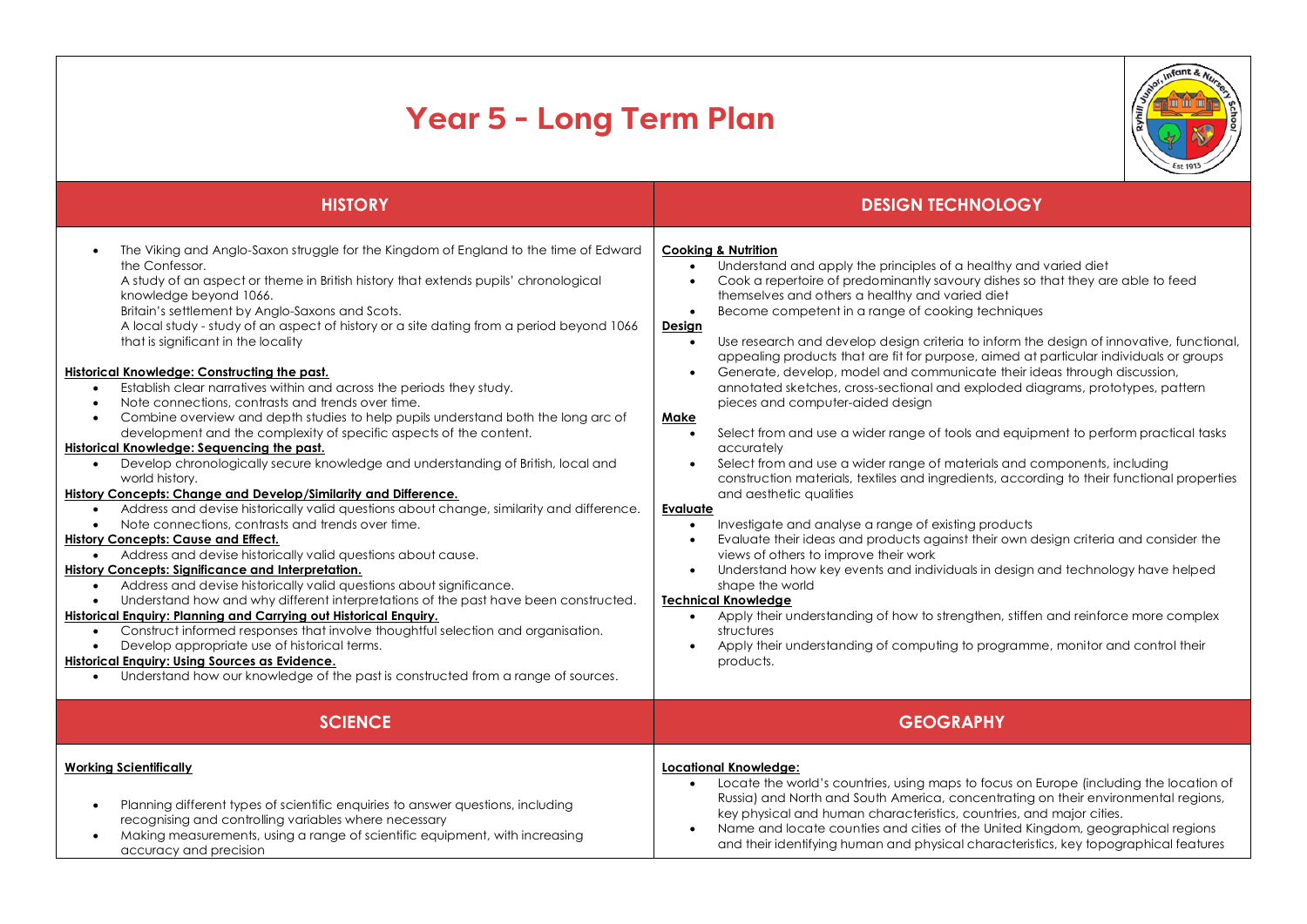| $\bullet$ | Recording data and results of increasing complexity using scientific diagrams and<br>labels, classification keys, tables, and bar and line graphs                            | (including hills, mountains, coasts and rivers), and land-use patterns, and understand<br>how some of these aspects have changed over time.                               |
|-----------|------------------------------------------------------------------------------------------------------------------------------------------------------------------------------|---------------------------------------------------------------------------------------------------------------------------------------------------------------------------|
|           | Using test results to make predictions to set up further comparative and fair tests                                                                                          | <b>Place Knowledge:</b>                                                                                                                                                   |
|           | Reporting and presenting findings from enquiries, including conclusions, causal<br>relationships and explanations of results, in oral and written forms such as displays and | Understand geographical similarities and differences through the study of human and<br>physical geography of a region of the United Kingdom, a region in a European       |
|           | other presentations                                                                                                                                                          | country, and a region within North or South America.                                                                                                                      |
|           | Identifying scientific evidence that has been used to support or refute ideas or                                                                                             | Human and Physical Geography:                                                                                                                                             |
|           | arguments.                                                                                                                                                                   | Describe and understand key aspects of physical geography, including climate zones,<br>biomes and vegetation belts, rivers, mountains, volcanoes and earthquakes, and the |
|           | Living Things and their habitats                                                                                                                                             | water cycle.                                                                                                                                                              |
|           |                                                                                                                                                                              | Describe and understand key aspects of human geography including types of                                                                                                 |
|           | Describe the differences in the life cycles of a mammal, an amphibian, an insect and a                                                                                       | settlement and land use, economic activity including trade links, and the distribution of                                                                                 |
|           | bird                                                                                                                                                                         | natural resources including energy, food, minerals and water.                                                                                                             |
| $\bullet$ | Describe the life process of reproduction in some plants and animals.                                                                                                        | <b>Geographical Skills and Fieldwork:</b>                                                                                                                                 |
|           |                                                                                                                                                                              | Use maps, atlases, globes and digital/computer mapping to locate countries and<br>$\bullet$                                                                               |
|           |                                                                                                                                                                              | describe features studied.                                                                                                                                                |
|           | Animals, including humans                                                                                                                                                    | Use the eight points of a compass, four/six-figure grid references, symbols and key<br>(including the use of Ordnance Survey maps) to build their knowledge of the United |
|           |                                                                                                                                                                              | Kingdom and the wider world.                                                                                                                                              |
|           | Describe the changes as humans develop to old age.                                                                                                                           | Use fieldwork to observe, measure, record and present the human and physical                                                                                              |
|           |                                                                                                                                                                              | features in the local area using a range of methods, including sketch maps, plans and                                                                                     |
|           | <b>Properties and Changes of Materials</b>                                                                                                                                   | graphs, and digital technologies.                                                                                                                                         |
|           |                                                                                                                                                                              |                                                                                                                                                                           |
|           | Compare and group together everyday materials on the basis of their properties,                                                                                              |                                                                                                                                                                           |
|           | including their hardness, solubility, transparency, conductivity (electrical and thermal),                                                                                   |                                                                                                                                                                           |
|           | and response to magnets                                                                                                                                                      |                                                                                                                                                                           |
|           | Know that some materials will dissolve in liquid to form a solution, and describe how to                                                                                     |                                                                                                                                                                           |
|           | recover a substance from a solution                                                                                                                                          |                                                                                                                                                                           |
| $\bullet$ | Use knowledge of solids, liquids and gases to decide how mixtures might be separated,                                                                                        |                                                                                                                                                                           |
|           | including through filtering, sieving and evaporating                                                                                                                         |                                                                                                                                                                           |
|           | Give reasons, based on evidence from comparative and fair tests, for the particular                                                                                          |                                                                                                                                                                           |
|           | uses of everyday materials, including metals, wood and plastic                                                                                                               |                                                                                                                                                                           |
| $\bullet$ | Demonstrate that dissolving, mixing and changes of state are reversible changes                                                                                              |                                                                                                                                                                           |
|           | Explain that some changes result in the formation of new materials, and that this kind of                                                                                    |                                                                                                                                                                           |
|           | change is not usually reversible, including changes associated with burning and the                                                                                          |                                                                                                                                                                           |
|           | action of acid on bicarbonate of soda.                                                                                                                                       |                                                                                                                                                                           |
|           | <b>Earth and Space</b>                                                                                                                                                       |                                                                                                                                                                           |
|           | Describe the movement of the Earth, and other planets, relative to the Sun in the solar                                                                                      |                                                                                                                                                                           |
|           | system                                                                                                                                                                       |                                                                                                                                                                           |
|           | Describe the movement of the Moon relative to the Earth                                                                                                                      |                                                                                                                                                                           |
|           | Describe the Sun, Earth and Moon as approximately spherical bodies                                                                                                           |                                                                                                                                                                           |
|           | Use the idea of the Earth's rotation to explain day and night, and the apparent                                                                                              |                                                                                                                                                                           |
|           | movement of the sun across the sky.                                                                                                                                          |                                                                                                                                                                           |
| Forces    |                                                                                                                                                                              |                                                                                                                                                                           |
|           | Explain that unsupported objects fall towards the Earth because of the force of gravity                                                                                      |                                                                                                                                                                           |
|           | acting between the Earth and the falling object                                                                                                                              |                                                                                                                                                                           |
|           | Identify the effects of air resistance, water resistance and friction, that act between                                                                                      |                                                                                                                                                                           |
|           | moving surfaces                                                                                                                                                              |                                                                                                                                                                           |
|           | Recognise that some mechanisms including levers, pulleys and gears allow a smaller                                                                                           |                                                                                                                                                                           |
|           | force to have a greater effect                                                                                                                                               |                                                                                                                                                                           |